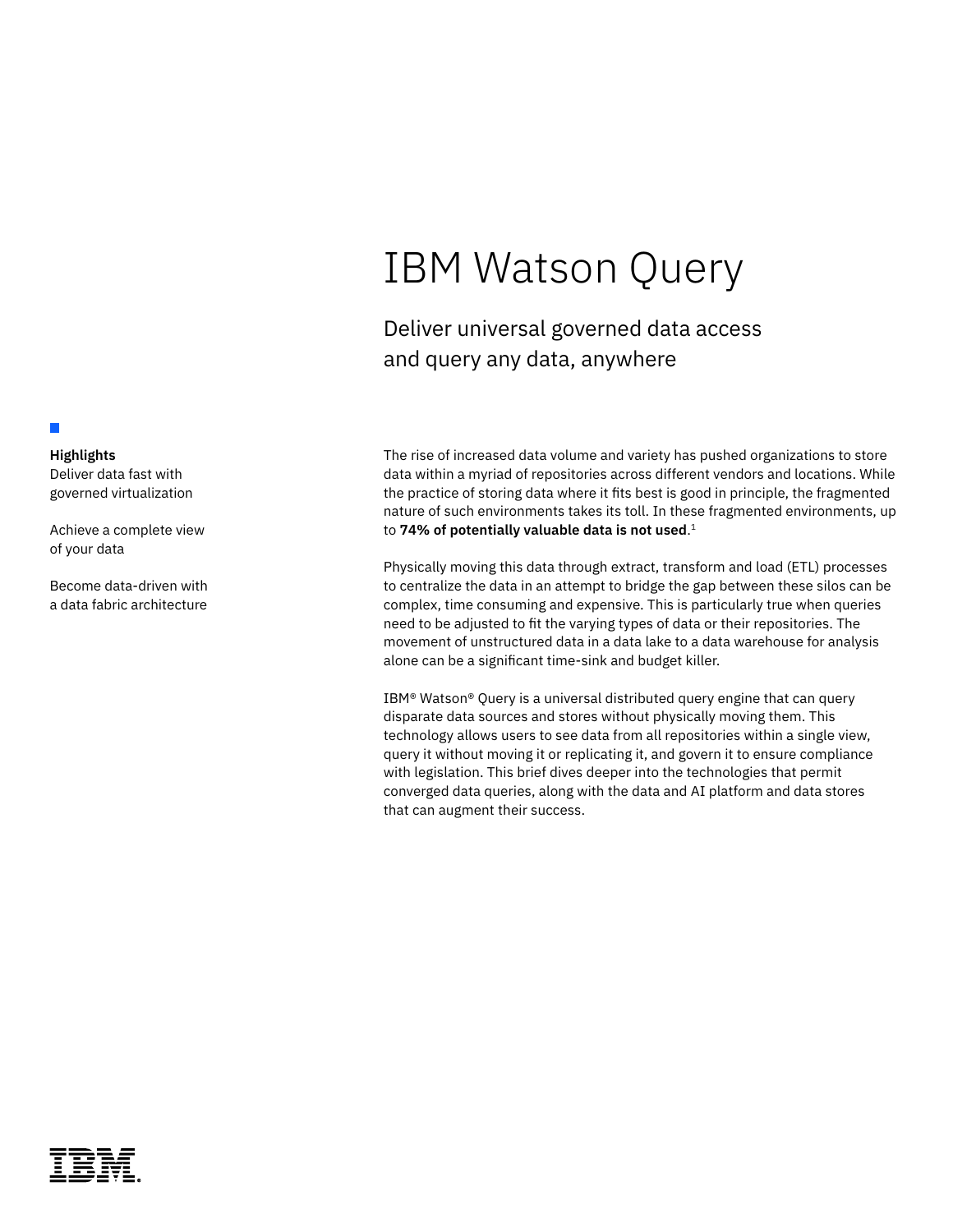# **Deliver data fast with complete and unhindered access through governed virtualization**

Watson Query integrates data sources across multiple locations and turns all this data into one logical data view that can be governed. This virtual data view makes getting value out of your data easy, reducing ETL requests by 25-65%.<sup>2</sup>

How does Watson Query achieve this?



# **Optimize data access**

Unify data across any cloud, warehouse, data lake or database, empowering users to fully use all your data for innovation.



# **Reduce costs**

Gain independent scaling of computation and storage with zero downtime while reducing resource consumption by eliminating data movement.



#### **Control access**

Manage all permissions in a virtual layer, empowering data consumers to get the data needed for the task at hand without compromising privacy or regulatory requirements.

#### **Achieve a complete view of your data**

Watson Query allows users to quickly preview all connected data sources in one view. It automatically finds and matches tables across systems so you can query them as a single object and allows you to easily join and analyze all virtualized objects with the power of SQL.

Through its multi-worker topology and parallel processing mesh, Watson Query's data virtualization technology creates a highly efficient system for data processing. Queries are optimized to take advantage of multiple workers running within the service to enable parallel data ingestion and query processing. You can extend this even further through the mesh capability, allowing you to scale higher numbers of data sources and a higher degree of parallel processing.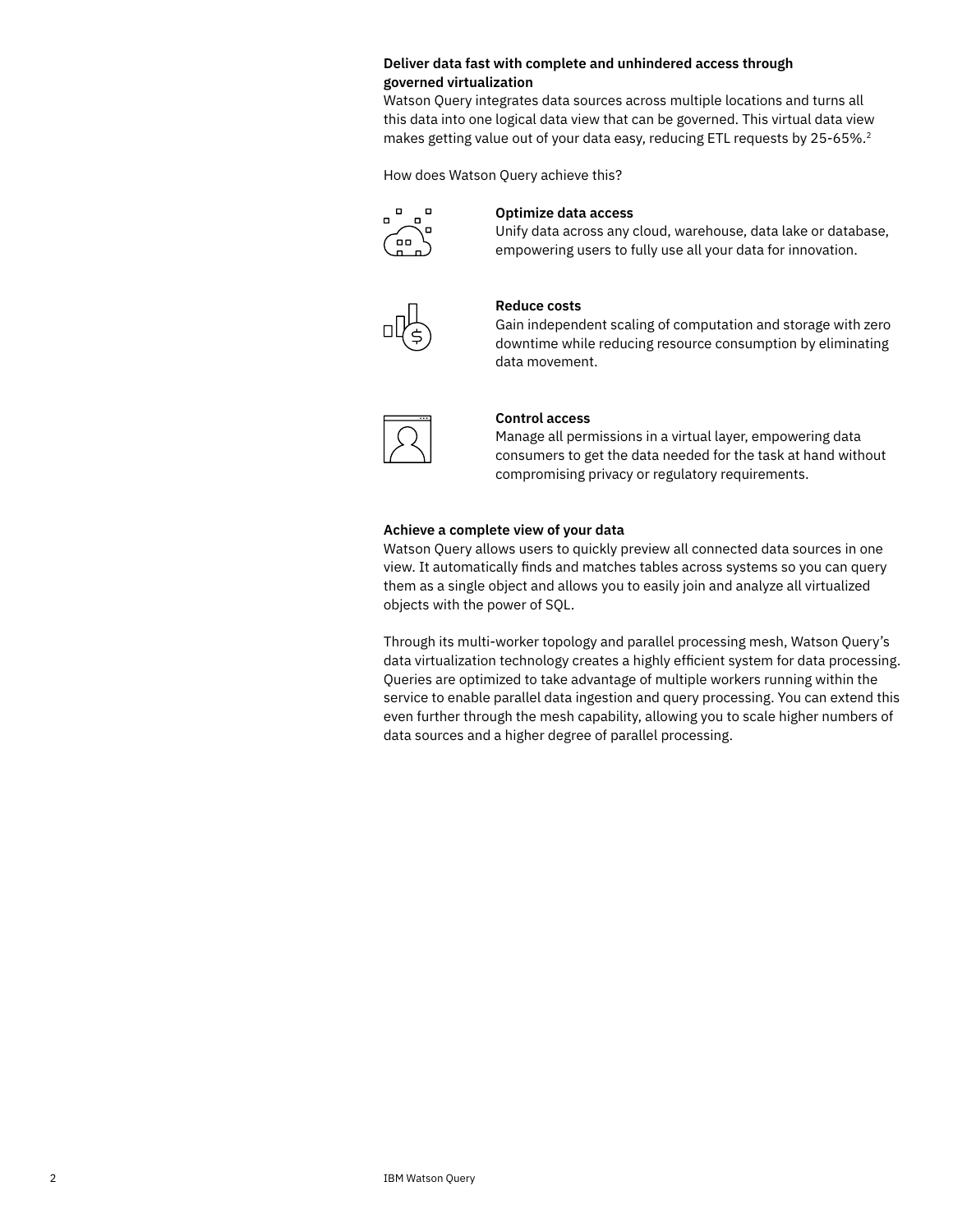

You can query multiple sources using a single query in Watson Query. The user query is broken down and optimized for each data source that it references. Those queries execute in parallel utilizing the processing mesh in a self-balanced way, then Watson Query combines and processes the results as they are received.

#### **Application development made easy**

As your data grows, so do your storage methods. This complicates the number of ways data is described, accessed and processed. Multiple dialects of SQL come into play, barring access to critical data. Watson Query supports multiple SQL dialects for incoming queries and translates that SQL into the native optimized query language for each connected data source. This allows you to write your queries the way you want, to access multiple data sources, vendors, and cloud providers to make application development easy and efficient, so one query can access multiple sources (from 2 to 2,000 and more).

#### **Support for a wide range of data sources**

Today, about 95% of businesses are operating in hybrid cloud environments, with about two-thirds using multiple cloud providers [combined with on-premise data](https://www.bcg.com/publications/2021/navigating-multicloud-strategy)  [sources](https://www.bcg.com/publications/2021/navigating-multicloud-strategy). 3 To be able to use data across these sources, Watson Query provides quick access across deployment methods, repositories and data types. Watson Query is able to query multiple sources, including on-premise data warehouses, SaaS databases and cloud object stores, with new sources constantly being added.

One notable source that traditional integration methods and technology struggle to connect applications to quickly are object stores. Instead of needing to move data from a data lake to a more costly data warehouse, Watson Query enables you to query data directly in the data lake without data duplication or movement.

Find a list of supported IBM and third-party data sources and data types in Watson Query [here](https://dataplatform.cloud.ibm.com/docs/content/dvaas/dv_supported_data_sources.html?context=wdp&audience=wdp).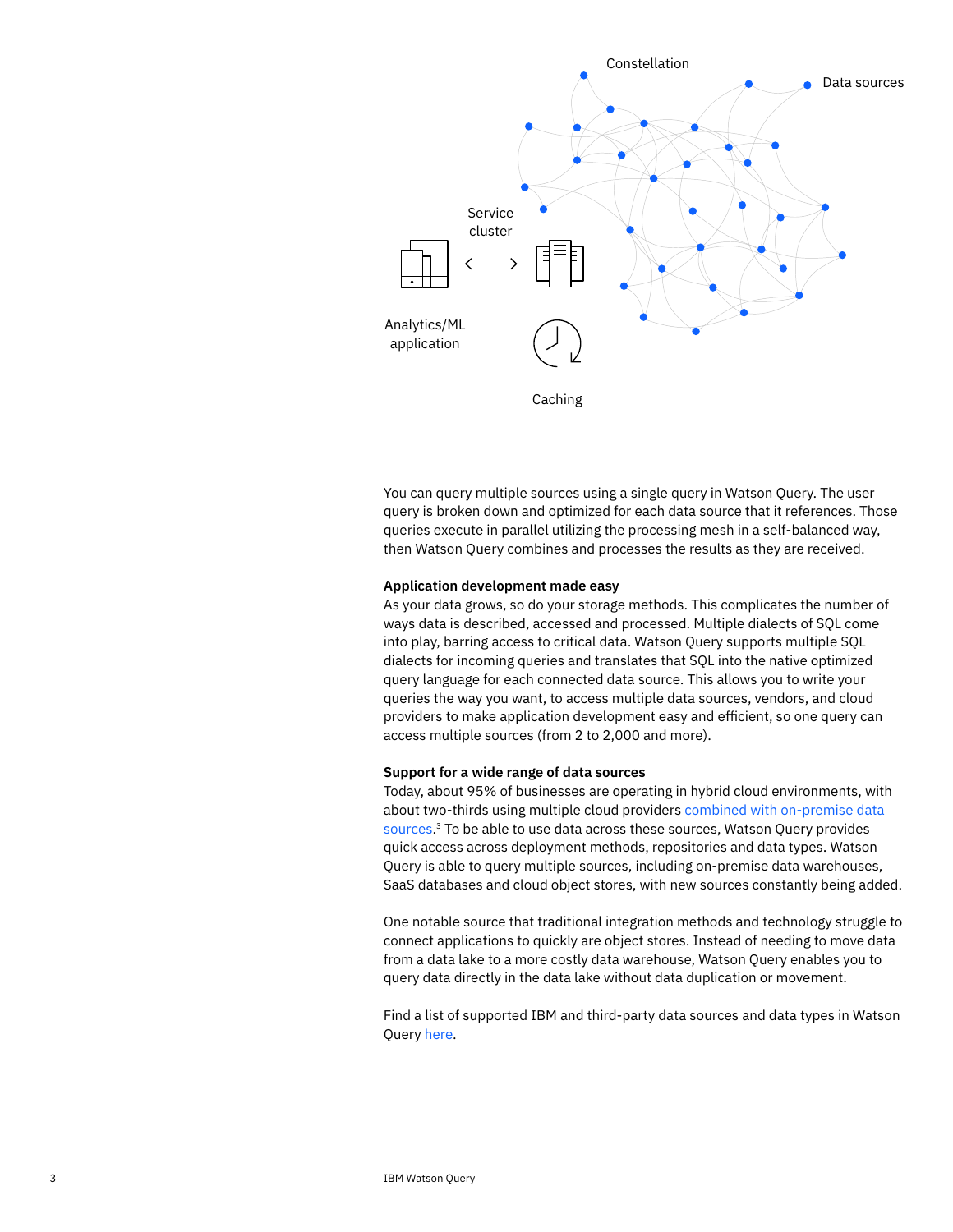

# **Intelligent caching**

Watson Query monitors your workload and recommends when caching would be most useful. Through our caching engine, it can generate recommendations, evaluate recommended and user-created caches against the workload and automatically maintain and use those caches to optimize query processing. The service contains an advanced, optimizer-integrated, data-caching solution that can cache tables and queries, offering pre-computed result sets so you can analyze faster. There's also flexibility in how you cache, and you can take advantage of easy-to-use cache management functions and multiple caching strategies to improve performance.

**Watson Query helps you become data-driven with a data fabric architecture**



# **Enable real time data integration**

Watson Query executes distributed and virtualized queries across databases, data warehouses and data lakes. Watson Query is the tool of choice for quick, easy integrations to data sources thanks to its data virtualization capabilities. The amount of effort required for small and large ETL jobs is often the same; data virtualization helps improve efficiency when smaller, ad hoc requests occur. [Learn more.](https://www.ibm.com/products/cloud-pak-for-data/multicloud-integration)



Applying sweeping governance rules across data lakes, databases and warehouses is time consuming and delays users from getting access to the right data. Watson Query enforces governance policies when data is accessed across multiple sources, quickly providing data to your end applications through a single view without the need for any manual changes, data movement or replication. [Learn more.](https://www.ibm.com/products/cloud-pak-for-data/governance)

# **Conclusion**

Simplify your data landscape with IBM Watson Query by connecting data across disparate sources and making it accessible through a single access point—regardless of data location, size, type or format. Achieve optimized and governed data access, reduced costs and controlled access of your data without movement, helping you to meet growing data demands at the scale and speed you need.

# **For more information**

To learn more about IBM Watson Query, please contact your IBM representative or IBM Business Partner®, or visit [ibm.com/products/watson-query](http://ibm.com/products/watson-query).

[Try](https://dataplatform.cloud.ibm.com/registration/stepone?context=cpdaas&uucid=04fff6e19e3bf9ae&utm_content=CPDWW) [IBM Watson Query today!](https://dataplatform.cloud.ibm.com/registration/stepone?context=cpdaas&uucid=04fff6e19e3bf9ae&utm_content=CPDWW)